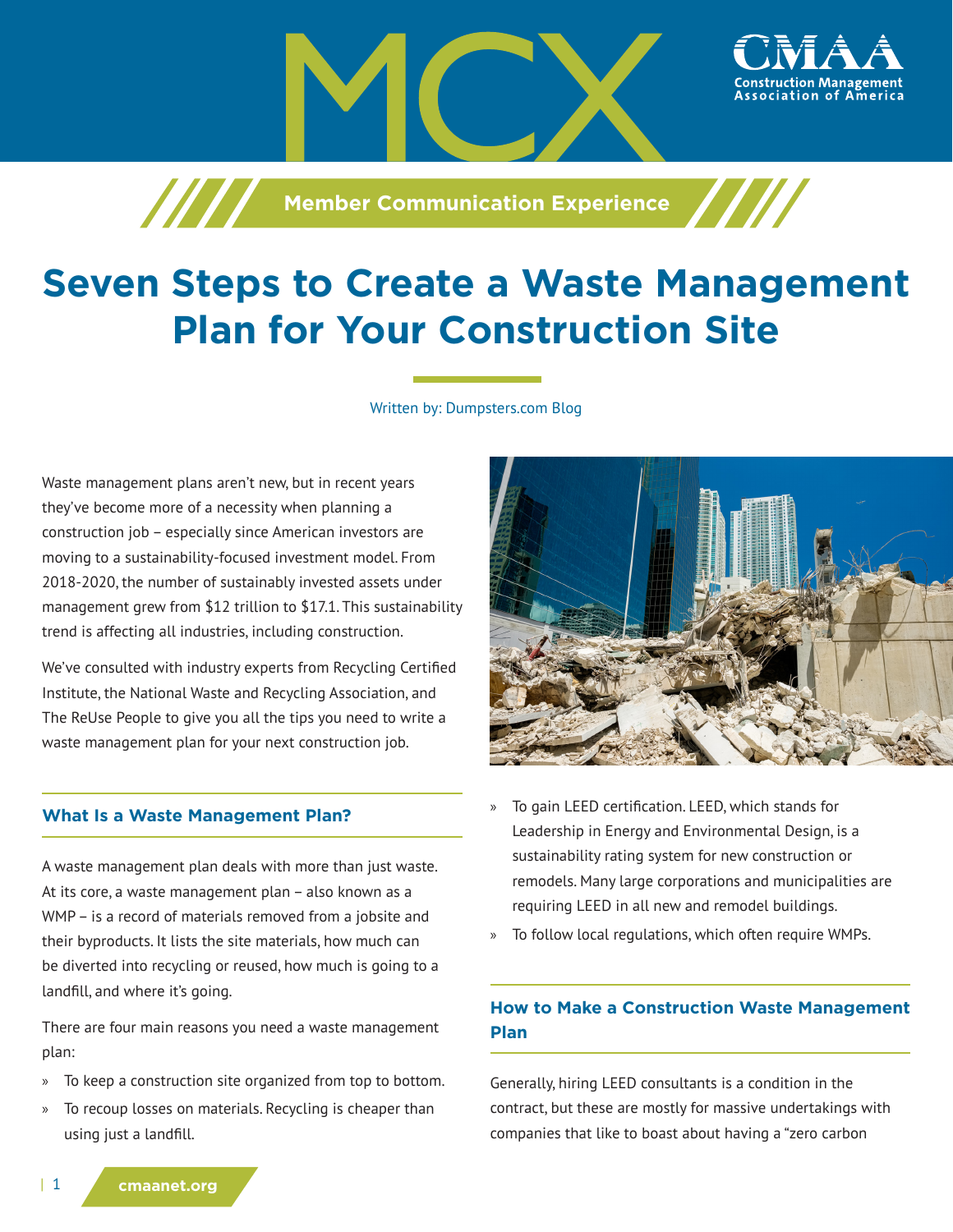footprint" when making a new building. Outside of this case, creating a WMP is a DIY process, and you should be fine if you set realistic goals and implement a solid plan. Here's a quick guide to working on this yourself.

 $\boldsymbol{H}$ 

### **1. IDENTIFY YOUR WASTE MANAGEMENT TEAM**

Begin by determining who has to be involved with the waste management planning process. Stephen Bantillo, the executive director of Recycling Certified Institute, advises that it's best to do this during the architecture phase, since the materials you'll use – and the quantities of each – will be drawn up at that time.

First, decide on your point person for the waste portion of the project. Often, a foreman or direct subordinate will draw up the waste estimates part of the plan. If there is a LEED consultant, they will play a key role in advising plan development. It's a good idea to have the point of contact for your waste removal service on the team. If a member of the ownership isn't on the team, they'll at least want the preliminary estimates as they factor into the cost.

# **2. ESTIMATE THE RECYCLING AND WASTE GENERATION BENCHMARKS FOR YOUR MATERIALS**

According to Bantillo, many jurisdictions require waste estimates before permits can be approved. This is why the architecture phase, when materials used are also calculated, is the ideal starting point for creating the estimates. Your waste estimate should include:

- » The tonnage of each material.
- » How much the jobsite will recycle, reuse or send to a landfill.
- » The facilities where the waste will be hauled.

Estimating waste isn't much different than estimating materials for a building. Each job is different, and the amount of waste depends on how much square footage the building was or will be, and what % of the materials will be recycled. Our guide to setting waste diversion goals can help with the initial calculations.

# **3. FIND APPROPRIATE FACILITIES TO UNLOAD PLANNED WASTE**

Do you know the location of the nearest landfill that will let

you dump? Do you have a relationship with a hauler? These are all questions that must be answered ahead of time and then verified.

Often, the project manager is tasked with answering these logistical questions, which can be different from one county to the next. So, partnering with a waste removal provider with a nationwide reach and knowledge of local disposal options can help speed up this process no matter where you're working.

You will also have to make sure that the facilities you're reaching out to can meet your project's diversion rates.

"Right now, recycling facilities are only at about 60% capacity. Also, municipalities generally set the contract requirements in their requests for proposals (RFPs). If recycling facilities can't meet the requirements, they can ask for changes in the requirements or not submit a proposal. The recycling facilities compete with each other. Some materials do not have robust markets. If a municipality were to require facilities to take less commonly recycled products, it would be at a higher cost. And some materials are not suitable for single stream and ideally are managed separately even though they can be recycled – like film plastics," says Anne Germain, Chief Operating Officer and Senior Vice President of Technical and Regulatory Affairs, National Waste and Recycling Association.

By planning ahead, you'll avoid having your project slowed down because a dumpster gets rejected at a facility – and make sure you achieve the target diversion rates. This is another area where having a national waste partner can help. The right company will help you match your diversion rates and project materials with the right disposal or recycling facilities in the area.

#### **4. COMMUNICATE THE PLAN TO YOUR EMPLOYEES**

Communicate your waste management plan to your workers so they know where to place waste materials. For example, it'll be important to explain if waste will be site-separated or mixed (i.e., commingled).

By completing the WMP early in the building process, you can write subcontracts to ensure that bins reserved for recycling and materials to be reused are not mixed into waste piles. Some contractors stipulate that a subcontractor can't receive full compensation until this objective is achieved.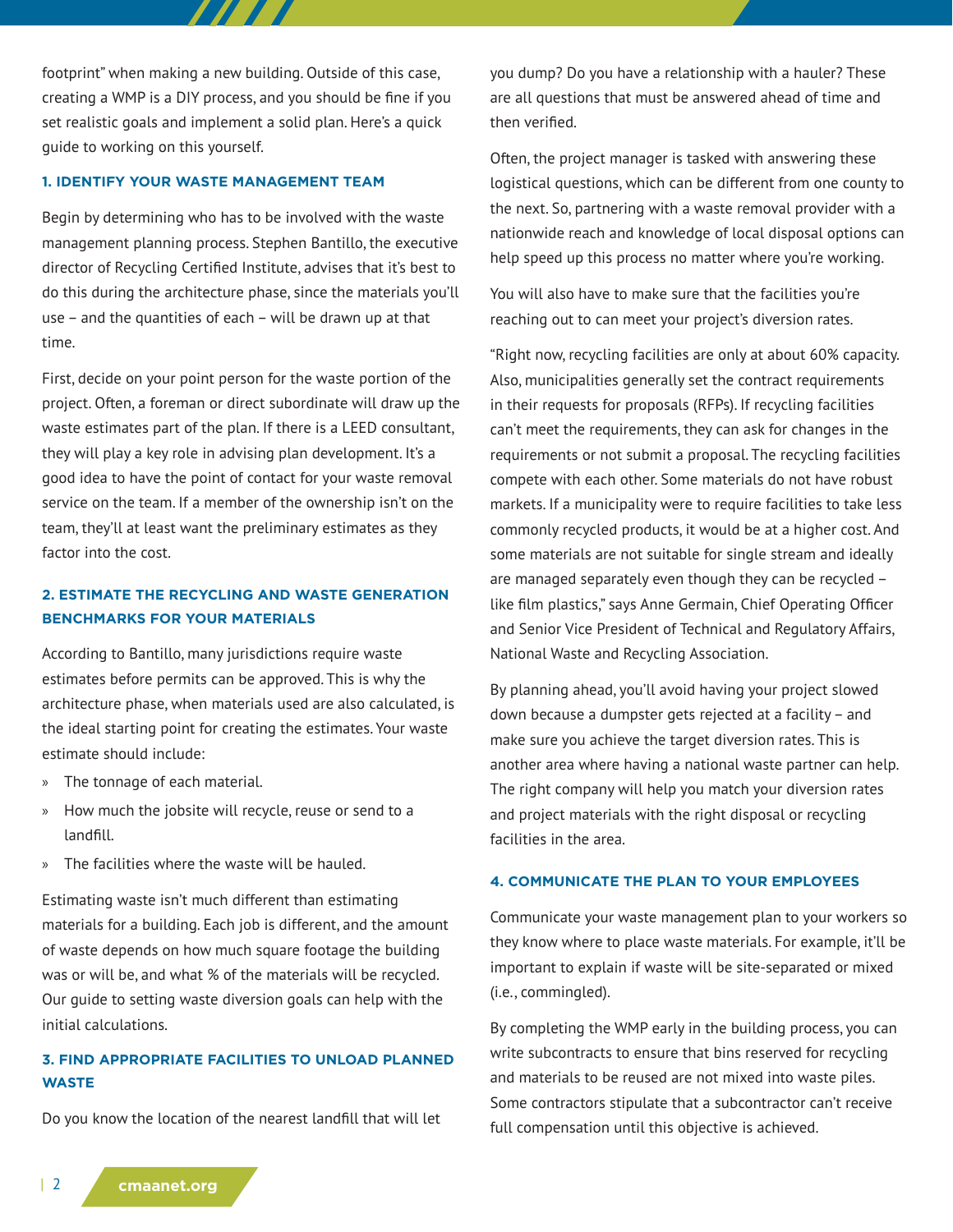To reach high diversion rates, you need to share where dumpsters are going, what materials you're recycling and your goals. Tell workers what will be reused.

"Some states (such as California) require a 75% or higher diversion rate and source separation. So, treated lumber goes in one pile, untreated another. Commercial projects often stipulate on dumpsters or reuse piles, 'clean wood only' and force subcontractors to make sure that material is in, or they don't get paid," says Ted Reiff, President and Founder, The ReUse People.

### **5. SUBMIT WASTE ESTIMATES TO OBTAIN PERMITS**

The most important thing to keep in mind with permits and regulations is they vary from city to city and state to state. Be sure to research and speak with regulators so you know their expectations.

"Several municipalities have software capable of calculating, based on the materials of the building and the square footage, how much waste they expect you to create," Bantillo said. "If you can show you have an estimate similar to theirs, it can expedite the permits process."

In addition, LEED certification requires that waste estimates be verified by a third party chosen by the LEED consultant. They will evaluate key points including: how much the overall tonnage of the waste will be, what percentage each material will be of that total, what percentage of each material is waste vs. recycle/reusable, and where all materials will go once they leave the worksite. This will include the company hauling the waste, recycling facilities, landfills and where reuse materials are sent to be sold.

#### **6. COLLECT WASTE DIVERSION REPORTS**

During the project, every hauler you work with will submit weight tags and diversion reports from the corresponding facilities where they dumped debris. There also may be a bill of lading.

Consider working with a waste removal partner that has a waste diversion reporting process established and in place. This process ensures all weight tickets or transfer station reports are collected and consolidated into one, consistent report.

# **7. SUBMIT FINAL RESULTS TO YOUR CLIENT AND LOCAL REGULATORS**

Several groups will need the final report. Instead of estimating the amount of each waste type, you will enter in the exact numbers given to you by the waste tags and bills of lading. Municipalities will request a copy, and it will help get any deposits back. The building owner will want a copy for their own records. Lastly, if LEED certification is involved, the LEED consultant will submit it to award points.

Frequently, a contract will stipulate where the funds from recycling/reuse will go, and often, the payment will only be sent when you submit the final report. The report should be sent once the jobsite work is completed and before deposits are refunded and contracts are paid out.  $\bullet$